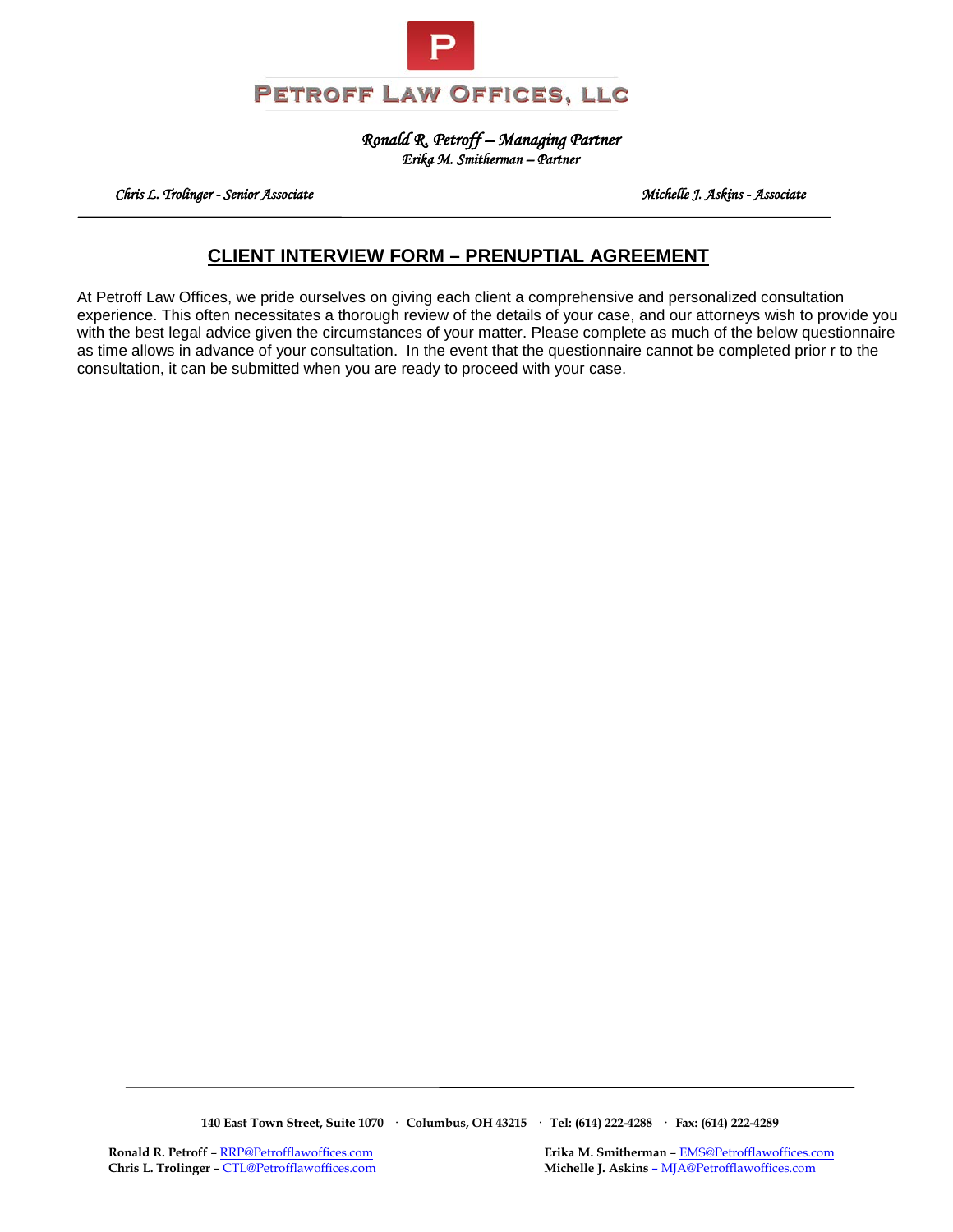# **I. Client and Fiancé(e) Information**

### **General Information:**

| <b>Client</b>                                                                                        | Fiancé(e)                                                          |
|------------------------------------------------------------------------------------------------------|--------------------------------------------------------------------|
|                                                                                                      |                                                                    |
|                                                                                                      |                                                                    |
|                                                                                                      |                                                                    |
|                                                                                                      |                                                                    |
|                                                                                                      |                                                                    |
|                                                                                                      |                                                                    |
|                                                                                                      |                                                                    |
| <b>Prior Relationship Information:</b><br>How many times were you<br>married prior to this marriage? | How many times were you<br>married prior to this marriage? _______ |
|                                                                                                      |                                                                    |
| Are you paying spousal support?______________                                                        | Are you paying spousal support?_______________                     |
| Are you paying/receiving child support?                                                              | Are you paying/receiving child support?                            |
| <b>II. Information Concerning The Marriage</b>                                                       |                                                                    |
| Anticipated Date of Marriage                                                                         |                                                                    |
| Will Wife be changing her name? If so, what is the name?                                             |                                                                    |
|                                                                                                      |                                                                    |

# **III. Children of Other Marriages/Relationships**

Client's children and dates of birth:

Fiancé(e)'s children and dates of birth:

**140 East Town Street, Suite 1070 · Columbus, OH 43215 · Tel: (614) 222-4288 · Fax: (614) 222-4289**

\_\_\_\_\_\_\_\_\_\_\_\_\_\_\_\_\_\_\_\_\_\_\_\_\_\_\_\_\_\_\_\_\_\_\_\_\_\_\_\_\_\_\_\_\_\_\_\_\_\_\_\_\_\_\_\_\_\_\_\_\_\_\_\_\_\_\_\_\_\_\_\_\_\_\_\_\_\_\_\_\_\_\_

\_\_\_\_\_\_\_\_\_\_\_\_\_\_\_\_\_\_\_\_\_\_\_\_\_\_\_\_\_\_\_\_\_\_\_\_\_\_\_\_\_\_\_\_\_\_\_\_\_\_\_\_\_\_\_\_\_\_\_\_\_\_\_\_\_\_\_\_\_\_\_\_\_\_\_\_\_\_\_\_\_\_\_

\_\_\_\_\_\_\_\_\_\_\_\_\_\_\_\_\_\_\_\_\_\_\_\_\_\_\_\_\_\_\_\_\_\_\_\_\_\_\_\_\_\_\_\_\_\_\_\_\_\_\_\_\_\_\_\_\_\_\_\_\_\_\_\_\_\_\_\_\_\_\_\_\_\_\_\_\_\_\_\_\_\_\_\_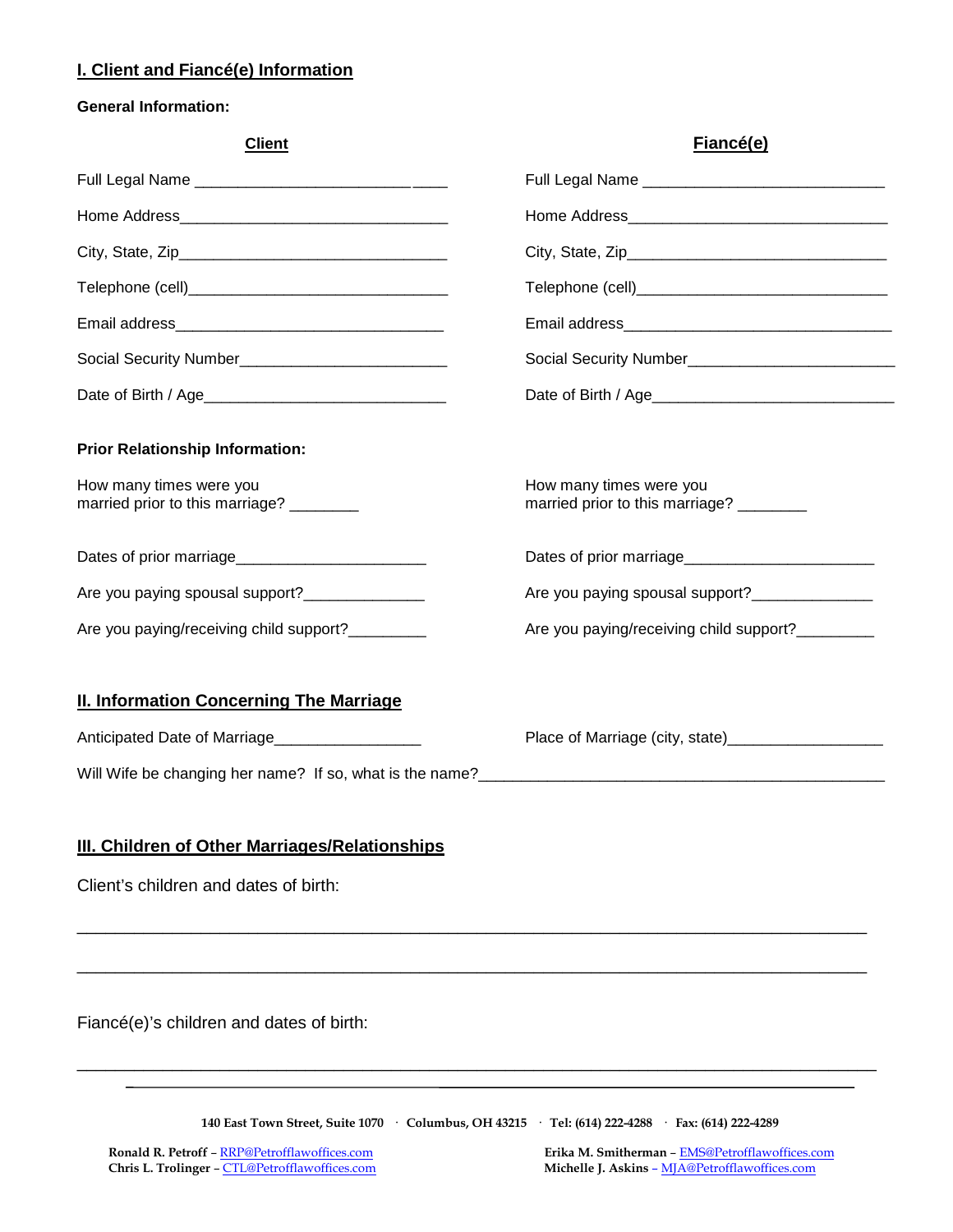## **IV. Property**

**A. Client's Real Estate**

|                                   | First Mortgage Lender _____________________________Balance on First Mortgage ____________________Monthly Payment_________     |  |  |
|-----------------------------------|-------------------------------------------------------------------------------------------------------------------------------|--|--|
|                                   |                                                                                                                               |  |  |
| <b>B. Fiancé(e)'s Real Estate</b> |                                                                                                                               |  |  |
|                                   |                                                                                                                               |  |  |
|                                   |                                                                                                                               |  |  |
|                                   | First Mortgage Lender ________________________________Balance on First Mortgage ____________________Monthly Payment__________ |  |  |
|                                   |                                                                                                                               |  |  |
|                                   |                                                                                                                               |  |  |
|                                   |                                                                                                                               |  |  |

\_\_\_\_\_\_\_\_\_\_\_\_\_\_\_\_\_\_\_\_\_\_\_\_\_\_\_\_\_\_\_\_\_\_\_\_\_\_\_\_\_\_\_\_\_\_\_\_\_\_\_\_\_\_\_\_\_\_\_\_\_\_\_\_\_\_\_\_\_\_\_\_\_\_\_\_\_\_\_\_\_\_\_\_

### **D. Please list all property and debts titled to you individually and your fiancé(e) individually.**

The items listed below will retain their separate property identity during the marriage and the other spouse shall not be entitled to any growth in value of the same.

| Category<br>1. Vehicles and<br><b>Other Certificate of</b><br><b>Title Property</b> | Description<br>(List who has possession)<br>(Include model and year of<br>automobiles, trucks, motorcycles,<br>boats, motors, motor homes, etc.) | Titled To                      | Value/Date of Value |
|-------------------------------------------------------------------------------------|--------------------------------------------------------------------------------------------------------------------------------------------------|--------------------------------|---------------------|
| 1.                                                                                  |                                                                                                                                                  | Husband<br>Wife<br><b>Both</b> | \$                  |
| 2.                                                                                  |                                                                                                                                                  | Husband<br>Wife<br><b>Both</b> | \$                  |
|                                                                                     |                                                                                                                                                  |                                |                     |

**140 East Town Street, Suite 1070 · Columbus, OH 43215 · Tel: (614) 222-4288 · Fax: (614) 222-4289**

**Ronald R. Petroff** – [RRP@Petrofflawoffices.com](mailto:RRP@Petrofflawoffices.com) **Erika M. Smitherman** – <u>[EMS@Petrofflawoffices.com](mailto:%E2%80%93%20EMS@Petrofflawoffices.com)</u> **Exits L. Trolinger** – CTL@Petrofflawoffices.com **Michelle J. Askins** – MJA@Petrofflawoffices.com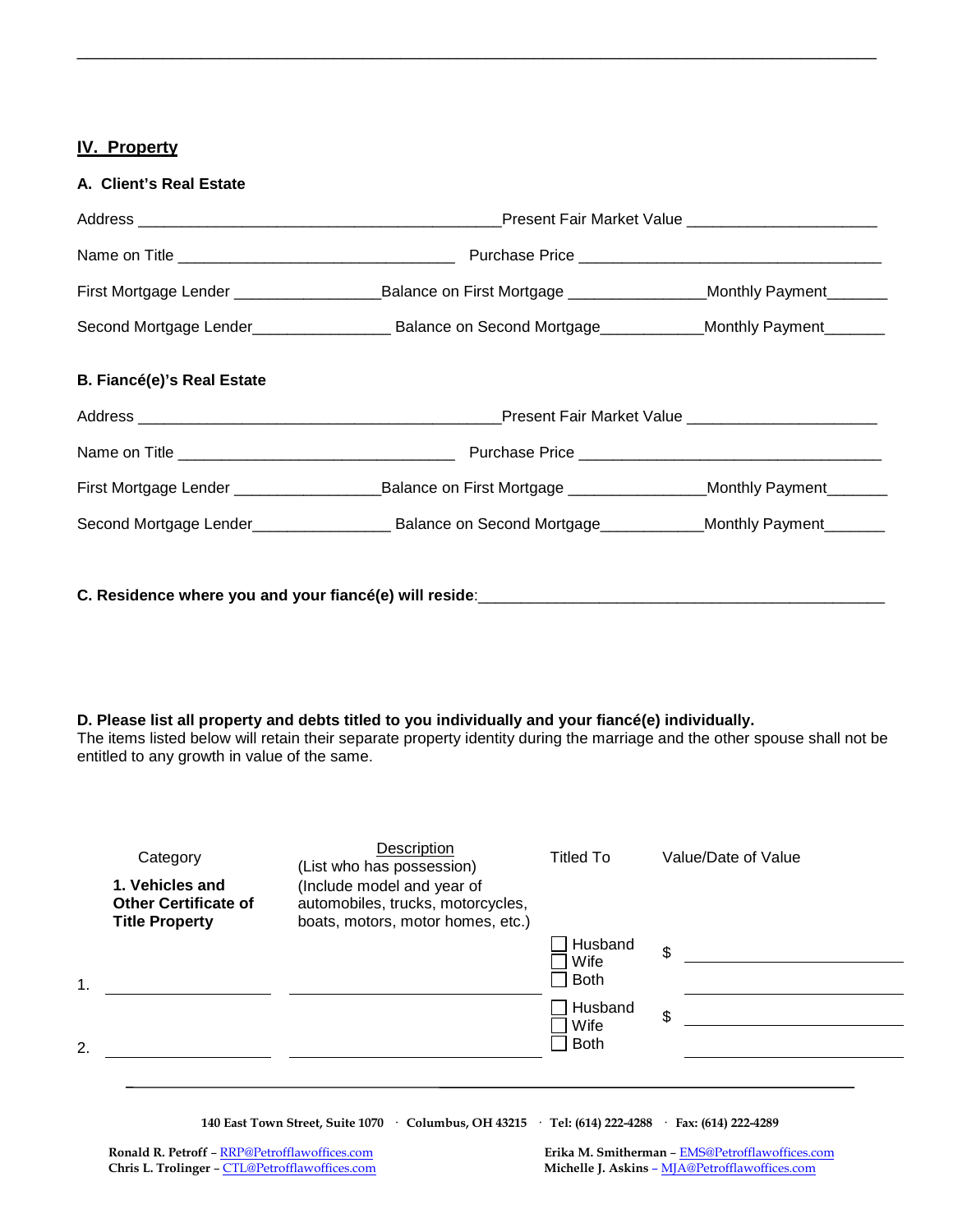|                                                                                      |                                                                                                                        | Wife<br><b>Both</b>                           | \$<br><u>and the control of the control of the control of the control of the control of the control of the control of the control of the control of the control of the control of the control of the control of the control of the con</u> |
|--------------------------------------------------------------------------------------|------------------------------------------------------------------------------------------------------------------------|-----------------------------------------------|--------------------------------------------------------------------------------------------------------------------------------------------------------------------------------------------------------------------------------------------|
|                                                                                      | <u> 1989 - Johann John Stone, mars eta industrial eta industrial eta industrial eta industrial eta industrial e</u>    | Husband<br>Wife<br><b>Both</b>                | \$<br><u> 1980 - Jan Samuel Barbara, politik eta politik eta politik eta politik eta politik eta politik eta politik e</u>                                                                                                                 |
| 2. Financial Accounts                                                                | Description<br>(Include checking, savings, CDs,<br>POD accounts, money market                                          | <b>Titled To</b>                              | Value/Date of Value                                                                                                                                                                                                                        |
| (Name of Bank, etc.)                                                                 | accounts, etc.)                                                                                                        | Husband<br>Wife                               | \$<br><u> 1980 - Jan Barbara III, martxa a shekara 1980 - 1981 - 1982 - 1982 - 1982 - 1982 - 1982 - 1982 - 1982 - 1982</u>                                                                                                                 |
|                                                                                      | <u> 1989 - Johann John Stone, mars et al. 1989 - John Stone, mars et al. 1989 - John Stone, mars et al. 1989 - Joh</u> | <b>Both</b><br>Husband<br>Wife<br><b>Both</b> | $\mathfrak{S}$<br><u> 1980 - Jan Samuel Barbara, politik eta politik eta politik eta politik eta politik eta politik eta politik e</u>                                                                                                     |
|                                                                                      |                                                                                                                        | Husband<br>Wife<br><b>Both</b>                | \$<br><u> 1989 - Jan Stein Stein Stein Stein Stein Stein Stein Stein Stein Stein Stein Stein Stein Stein Stein Stein S</u>                                                                                                                 |
|                                                                                      | <u> 1989 - Jan James James, martin a</u>                                                                               | Husband<br>Wife<br><b>Both</b>                | \$                                                                                                                                                                                                                                         |
| 3. Pensions &<br><b>Retirement plans</b>                                             | (Include profit-sharing, IRAs,<br>401k plans, etc.; Describe each<br>type of plan)                                     | <b>Titled To</b>                              | Value/Date of Value                                                                                                                                                                                                                        |
|                                                                                      |                                                                                                                        | Husband<br>Wife<br>$\Box$ Both                | \$                                                                                                                                                                                                                                         |
|                                                                                      | <u> 1989 - Johann John Stone, mars and de finale and de finale and de finale and de finale and de finale and de f</u>  | Husband<br>Wife<br>Both                       | \$                                                                                                                                                                                                                                         |
| 4. Publicly Held<br>Stocks, Bonds,<br><b>Securities &amp; Mutual</b><br><b>Funds</b> | <b>Description</b>                                                                                                     | <b>Titled To</b>                              | Value/Date of Value                                                                                                                                                                                                                        |
|                                                                                      |                                                                                                                        | Husband<br>Wife<br><b>Both</b>                | \$<br><u>and the state of the state of the state of the state of the state of the state of the state of the state of the state of the state of the state of the state of the state of the state of the state of the state of the state</u> |
|                                                                                      |                                                                                                                        | Husband<br>Wife<br><b>Both</b>                | \$                                                                                                                                                                                                                                         |

**140 East Town Street, Suite 1070 · Columbus, OH 43215 · Tel: (614) 222-4288 · Fax: (614) 222-4289**

 **Ronald R. Petroff** – [RRP@Petrofflawoffices.com](mailto:RRP@Petrofflawoffices.com) **Erika M. Smitherman** – [EMS@Petrofflawoffices.com](mailto:%E2%80%93%20EMS@Petrofflawoffices.com)  **Chris L. Trolinger** – [CTL@Petrofflawoffices.com](mailto:CTL@Petrofflawoffices.com) **Michelle J. Askins** – [MJA@Petrofflawoffices.com](mailto:%E2%80%93%20MJA@Petrofflawoffices.com)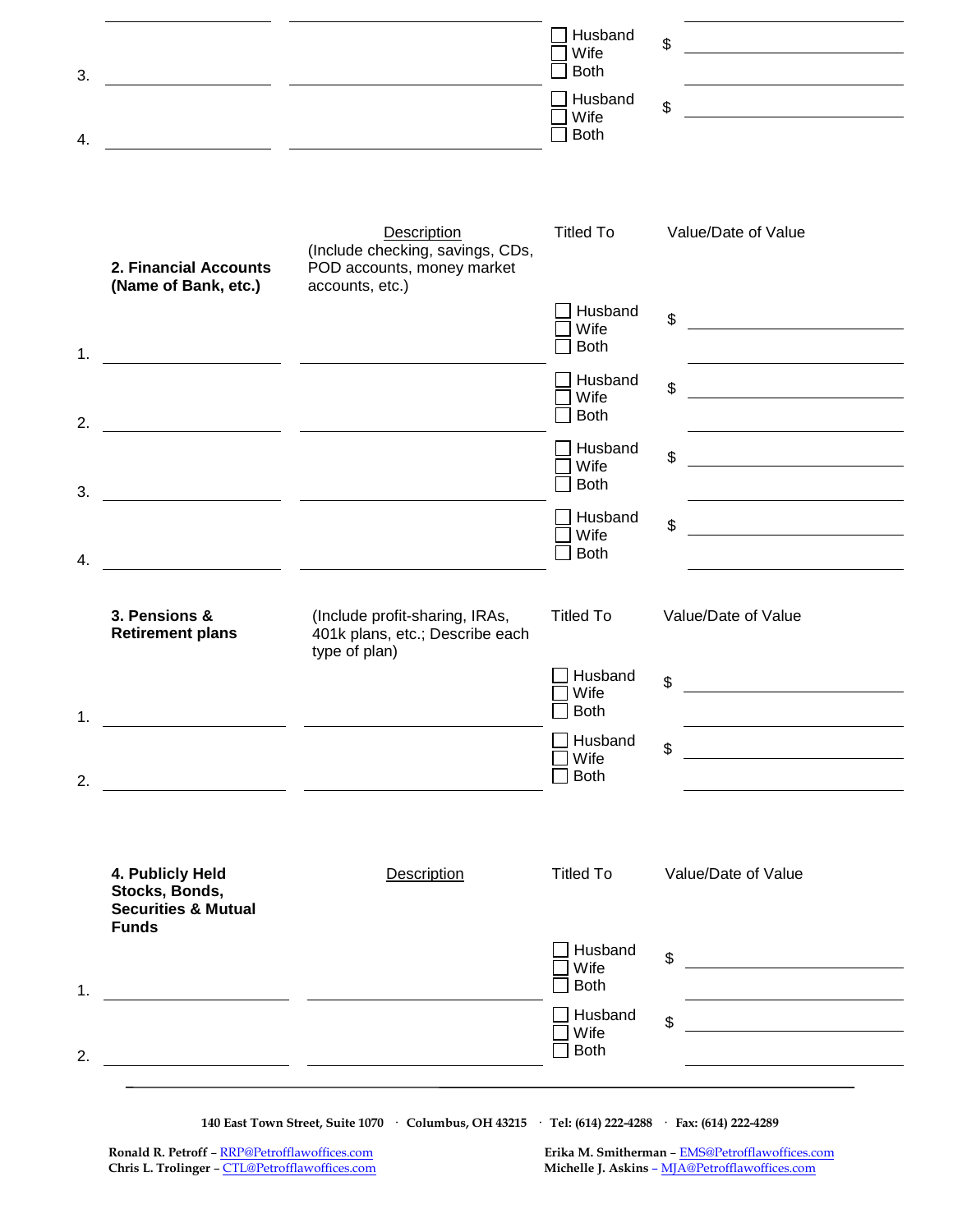| 5. Closely Held Stocks<br>& Other Business<br><b>Interests and Name of</b><br>Company | (Type of ownership and<br>number)                                                                                     | <b>Titled To</b>               | Value/Date of Value                                                                                                                    |
|---------------------------------------------------------------------------------------|-----------------------------------------------------------------------------------------------------------------------|--------------------------------|----------------------------------------------------------------------------------------------------------------------------------------|
|                                                                                       | <u> 1989 - Johann Harry Harry Harry Harry Harry Harry Harry Harry Harry Harry Harry Harry Harry Harry Harry Harry</u> | Husband<br>Wife<br><b>Both</b> | $\mathfrak{S}$                                                                                                                         |
|                                                                                       |                                                                                                                       | Husband<br>Wife<br><b>Both</b> | \$<br><u> 1980 - Jan Barbara Barat, manala</u>                                                                                         |
| 7. Furniture &<br><b>Appliances</b>                                                   | (Estimate value of those in your<br>possession, and value of those<br>in your spouse's possession)                    | <b>Titled To</b>               | Value/Date of Value                                                                                                                    |
|                                                                                       | <u> 1980 - Jan James James, amerikansk politik (</u>                                                                  | Husband<br>Wife<br><b>Both</b> | $\mathfrak{S}$<br><u> 1989 - Johann Harry Barn, mars ar breist fan de Fryske kommer</u>                                                |
|                                                                                       |                                                                                                                       | Husband<br>Wife<br><b>Both</b> | \$<br><u> 1989 - Johann Stoff, Amerikaansk politiker (</u>                                                                             |
|                                                                                       | <u> 1989 - Andrea Andrew Maria (b. 1989)</u>                                                                          | Husband<br>Wife<br><b>Both</b> | $\mathfrak{S}$                                                                                                                         |
|                                                                                       |                                                                                                                       | Husband<br>Wife<br><b>Both</b> | $\mathfrak{S}$<br><u> 1980 - Jan Samuel Barbara, politik eta politik eta politik eta politik eta politik eta politik eta politik e</u> |
| 8. Any Other<br><b>Assets Not Listed</b>                                              | Explanation: List any item you<br>have not listed above that is                                                       | <b>Titled To</b>               | Value/Date of Value                                                                                                                    |
| Above                                                                                 | considered an asset.                                                                                                  | Husband<br>Wife<br><b>Both</b> | \$                                                                                                                                     |
|                                                                                       |                                                                                                                       | Husband<br>Wife<br><b>Both</b> | \$                                                                                                                                     |

**140 East Town Street, Suite 1070 · Columbus, OH 43215 · Tel: (614) 222-4288 · Fax: (614) 222-4289**

 **Ronald R. Petroff** – [RRP@Petrofflawoffices.com](mailto:RRP@Petrofflawoffices.com) **Erika M. Smitherman** – [EMS@Petrofflawoffices.com](mailto:%E2%80%93%20EMS@Petrofflawoffices.com)  **Chris L. Trolinger** – [CTL@Petrofflawoffices.com](mailto:CTL@Petrofflawoffices.com) **Michelle J. Askins** – [MJA@Petrofflawoffices.com](mailto:%E2%80%93%20MJA@Petrofflawoffices.com)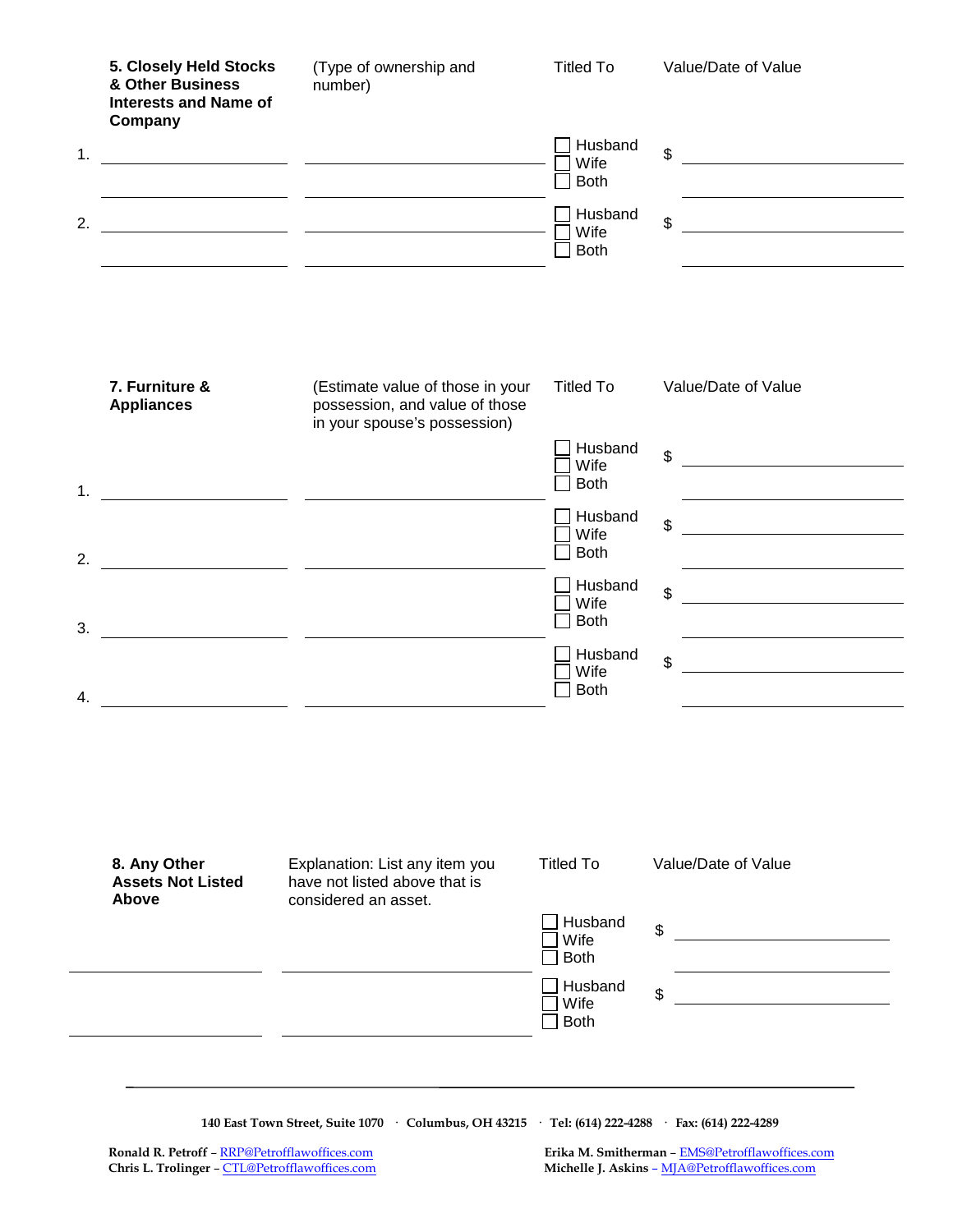|    | 9. Secured Debt<br>(Mortgages, Car,<br>etc.)     | Name of<br>Creditor/Purpose<br>of Debt | <b>Account Name</b> | Name(s) on<br>Account                       | <b>Total Debt</b><br>Due        | Monthly<br>Payment                                                                                                                                                                                                                                                                                                  |
|----|--------------------------------------------------|----------------------------------------|---------------------|---------------------------------------------|---------------------------------|---------------------------------------------------------------------------------------------------------------------------------------------------------------------------------------------------------------------------------------------------------------------------------------------------------------------|
|    |                                                  |                                        |                     | Husband<br>Wife<br>Joint<br>Husband         |                                 | $\frac{1}{2}$ $\frac{1}{2}$ $\frac{1}{2}$ $\frac{1}{2}$ $\frac{1}{2}$ $\frac{1}{2}$ $\frac{1}{2}$ $\frac{1}{2}$ $\frac{1}{2}$ $\frac{1}{2}$ $\frac{1}{2}$ $\frac{1}{2}$ $\frac{1}{2}$ $\frac{1}{2}$ $\frac{1}{2}$ $\frac{1}{2}$ $\frac{1}{2}$ $\frac{1}{2}$ $\frac{1}{2}$ $\frac{1}{2}$ $\frac{1}{2}$ $\frac{1}{2}$ |
|    |                                                  |                                        |                     | Wife<br>Joint<br>Husband                    |                                 | $\frac{1}{2}$ $\frac{1}{2}$ $\frac{1}{2}$ $\frac{1}{2}$ $\frac{1}{2}$ $\frac{1}{2}$ $\frac{1}{2}$ $\frac{1}{2}$ $\frac{1}{2}$ $\frac{1}{2}$ $\frac{1}{2}$ $\frac{1}{2}$ $\frac{1}{2}$ $\frac{1}{2}$ $\frac{1}{2}$ $\frac{1}{2}$ $\frac{1}{2}$ $\frac{1}{2}$ $\frac{1}{2}$ $\frac{1}{2}$ $\frac{1}{2}$ $\frac{1}{2}$ |
| 3. |                                                  |                                        |                     | Wife<br>Joint<br>Husband<br>Wife            | $\frac{1}{2}$                   | $\frac{1}{2}$                                                                                                                                                                                                                                                                                                       |
| 4. |                                                  |                                        |                     | Joint<br>Husband<br>Wife                    | $\frac{1}{\sqrt{2}}$ \$<br>\$   |                                                                                                                                                                                                                                                                                                                     |
| 5. |                                                  |                                        |                     | Joint                                       | $\mathbb S$                     | $\mathfrak s$                                                                                                                                                                                                                                                                                                       |
|    | 10. Unsecured<br>Debt, including<br>credit cards | Name of<br>Creditor/Purpose<br>of Debt | <b>Account Name</b> | Name(s) on<br>Account                       | Total<br>Debt<br>Due            | Monthly<br>Payment                                                                                                                                                                                                                                                                                                  |
|    |                                                  |                                        |                     | Husband<br>Wife<br>Joint                    |                                 | $\frac{1}{2}$ $\frac{1}{2}$ $\frac{1}{2}$ $\frac{1}{2}$ $\frac{1}{2}$ $\frac{1}{2}$ $\frac{1}{2}$ $\frac{1}{2}$ $\frac{1}{2}$ $\frac{1}{2}$ $\frac{1}{2}$ $\frac{1}{2}$ $\frac{1}{2}$ $\frac{1}{2}$ $\frac{1}{2}$ $\frac{1}{2}$ $\frac{1}{2}$ $\frac{1}{2}$ $\frac{1}{2}$ $\frac{1}{2}$ $\frac{1}{2}$ $\frac{1}{2}$ |
|    |                                                  |                                        |                     | Husband<br>Wife<br>Joint                    | $\mathfrak{S}$                  | $\frac{1}{\sqrt{2}}$                                                                                                                                                                                                                                                                                                |
|    |                                                  |                                        |                     |                                             |                                 |                                                                                                                                                                                                                                                                                                                     |
| 3. |                                                  |                                        |                     | Husband<br>Wife<br>Joint                    | $\mathcal{S}$<br>$\mathfrak{S}$ |                                                                                                                                                                                                                                                                                                                     |
| 4. |                                                  |                                        |                     | Husband<br>Wife<br>Joint<br>Husband<br>Wife | \$                              | $\mathbb S$                                                                                                                                                                                                                                                                                                         |

### **V. Spousal Support**

Are you and your fiancé(e) releasing and discharging the other from any and all rights or claims of any kind as it pertains to spousal support which may in any manner arise or accrue by virtue of the Marriage?

### **VI. Other**

Please provide any other detail or comments as it pertains to any discussions or agreements reached between you and your fiancé(e).\_

\_\_\_\_\_\_\_\_\_\_\_\_\_\_\_\_\_\_\_\_\_\_\_\_\_\_\_\_\_\_\_\_\_\_\_\_\_\_\_\_\_\_\_\_\_\_\_\_\_\_\_\_\_\_\_\_\_\_\_\_\_\_\_\_\_\_\_\_\_\_\_\_\_\_\_\_\_\_\_\_\_\_\_\_\_\_\_\_\_\_\_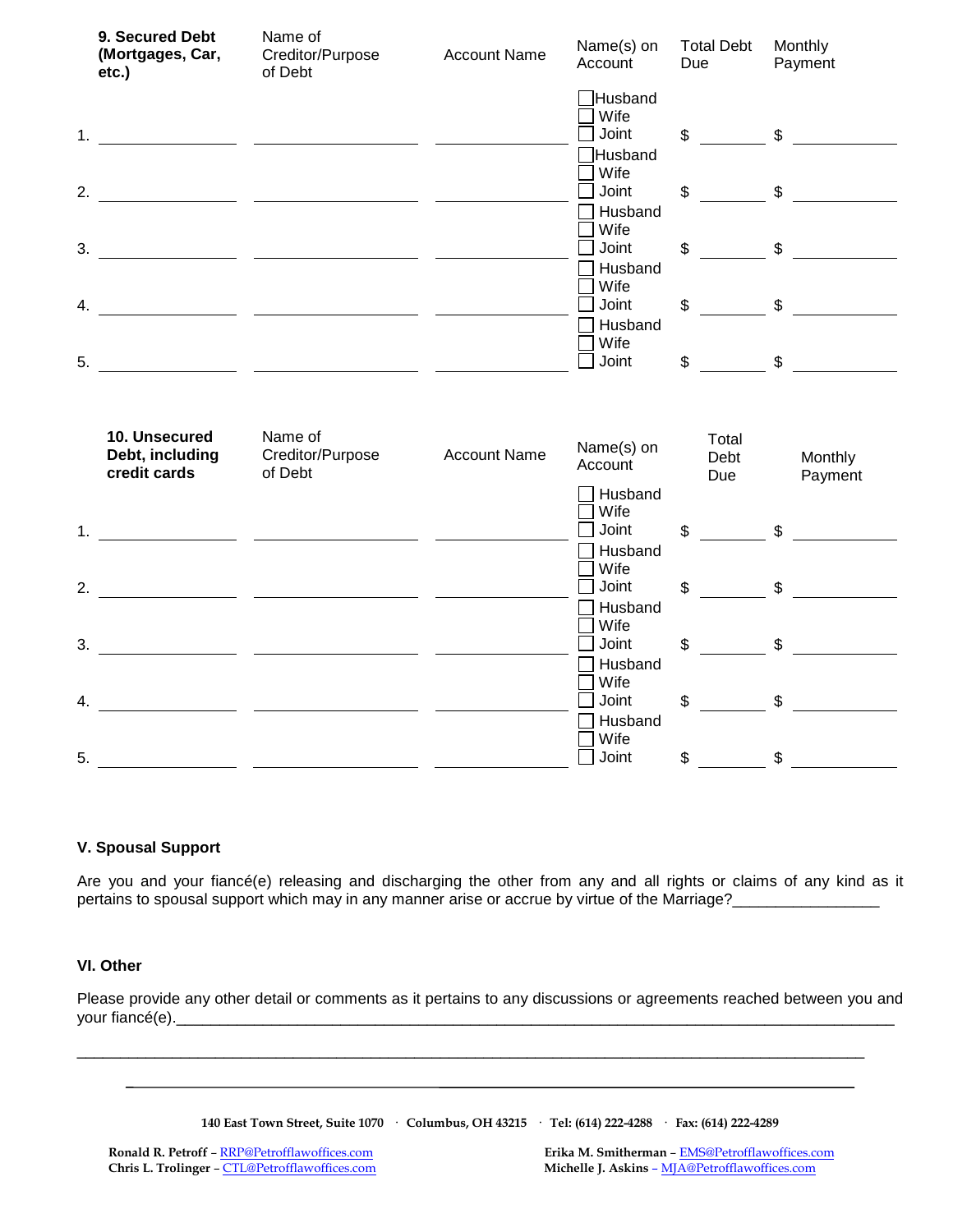*Please review the below list of suggested items our firm will require should you choose to move forward with your matter.*

\_\_\_\_\_\_\_\_\_\_\_\_\_\_\_\_\_\_\_\_\_\_\_\_\_\_\_\_\_\_\_\_\_\_\_\_\_\_\_\_\_\_\_\_\_\_\_\_\_\_\_\_\_\_\_\_\_\_\_\_\_\_\_\_\_\_\_\_\_\_\_\_\_\_\_\_\_\_\_\_\_\_\_\_\_\_\_\_\_\_\_

\_\_\_\_\_\_\_\_\_\_\_\_\_\_\_\_\_\_\_\_\_\_\_\_\_\_\_\_\_\_\_\_\_\_\_\_\_\_\_\_\_\_\_\_\_\_\_\_\_\_\_\_\_\_\_\_\_\_\_\_\_\_\_\_\_\_\_\_\_\_\_\_\_\_\_\_\_\_\_\_\_\_\_\_\_\_\_\_\_\_\_

\_\_\_\_\_\_\_\_\_\_\_\_\_\_\_\_\_\_\_\_\_\_\_\_\_\_\_\_\_\_\_\_\_\_\_\_\_\_\_\_\_\_\_\_\_\_\_\_\_\_\_\_\_\_\_\_\_\_\_\_\_\_\_\_\_\_\_\_\_\_\_\_\_\_\_\_\_\_\_\_\_\_\_\_\_\_\_\_\_\_\_

\_\_\_\_\_\_\_\_\_\_\_\_\_\_\_\_\_\_\_\_\_\_\_\_\_\_\_\_\_\_\_\_\_\_\_\_\_\_\_\_\_\_\_\_\_\_\_\_\_\_\_\_\_\_\_\_\_\_\_\_\_\_\_\_\_\_\_\_\_\_\_\_\_\_\_\_\_\_\_\_\_\_\_\_\_\_\_\_\_\_\_\_

Client and future spouse income tax returns for the last three years

\_\_\_Client and spouse pay-stubs for the last three months and most current year-end paystub

\_\_\_Client and spouse financial account statements (current statements – checking, savings, retirement, money market, investment/brokerage and other financial accounts) for the last three months

\_\_\_Client and spouse debt account statements (current statements – loans, credit cards, store cards and any other debts owed) for the last three months